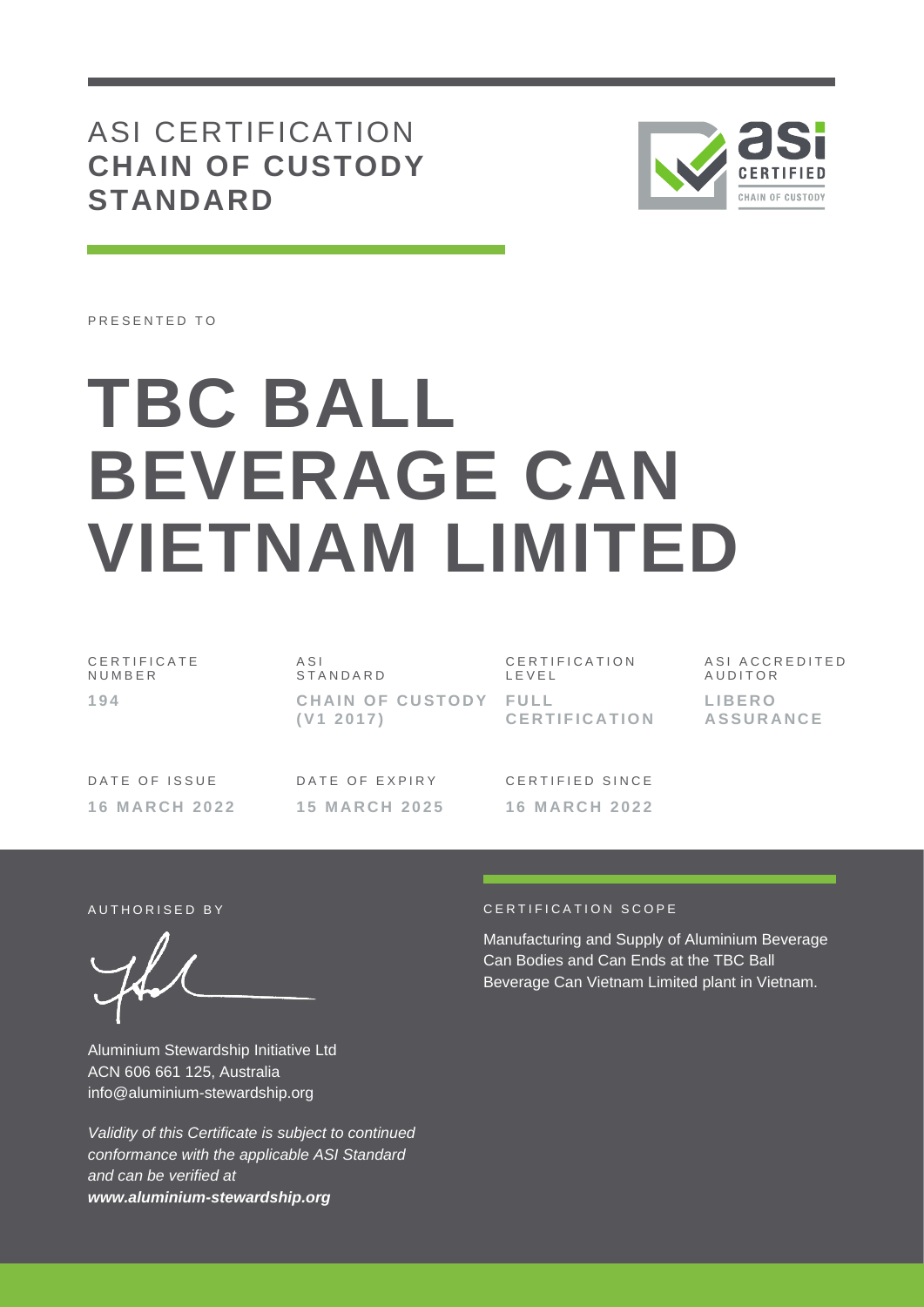# SUMMARY AUDIT REPORT **CHAIN OF CUSTODY STANDARD**

### **OVERVIEW**

| MEMBER NAME                       | <b>Ball Corporation</b>                                                                                                                                                                                                                                                                                                                                     |
|-----------------------------------|-------------------------------------------------------------------------------------------------------------------------------------------------------------------------------------------------------------------------------------------------------------------------------------------------------------------------------------------------------------|
| ENTITY NAME                       | TBC Ball Beverage Can Vietnam Limited                                                                                                                                                                                                                                                                                                                       |
| CERTIFICATION<br>SCOPE            | Manufacturing and Supply of Aluminium Beverage Can Bodies and Can<br>Ends at the TBC Ball Beverage Can Vietnam Limited plant in Vietnam.                                                                                                                                                                                                                    |
| SUPPLY CHAIN<br>ACTIVITIES        | Post-Casthouse                                                                                                                                                                                                                                                                                                                                              |
| ASI STANDARD                      | Chain of Custody Standard V1                                                                                                                                                                                                                                                                                                                                |
| AUDIT TYPE                        | <b>Initial Certification Audit</b>                                                                                                                                                                                                                                                                                                                          |
| AUDIT FIRM                        | LiberoAssurance                                                                                                                                                                                                                                                                                                                                             |
| AUDIT DATE                        | 15 - 20 December 2021                                                                                                                                                                                                                                                                                                                                       |
| AUDIT REPORT<br><b>SUBMISSION</b> | 22 February 2022                                                                                                                                                                                                                                                                                                                                            |
| AUDIT SCOPE                       | The audit scope includes the manufacturing and supply of aluminium<br>beverage can bodies and can ends at the TBC Ball Beverage Can Vietnam<br>Limited Plant in Vietnam.                                                                                                                                                                                    |
|                                   | Supply chain activities included in the audit scope:<br>• Post-Casthouse                                                                                                                                                                                                                                                                                    |
|                                   | All applicable criteria in the ASI Chain of Custody Standard were included in<br>the audit scope.                                                                                                                                                                                                                                                           |
|                                   | At the time of the audit (December 2021), access to the site was not<br>possible, due to COVID-19 related travel restrictions. The audit has been<br>undertaken as 'desktop' exercise, in accordance with the ASI Interim Policy<br>regarding Audits, Audit-Related Travel and Coronavirus (v4), and included a<br>remote review of relevant documentation. |
| AUDIT<br>OUTCOME                  | Certification                                                                                                                                                                                                                                                                                                                                               |
| AUDIT<br>METHODOLOGY              | The Auditors confirm that:                                                                                                                                                                                                                                                                                                                                  |
| <b>DECLARATION</b>                | The information provided by the Entity is true and accurate to the best<br>M<br>knowledge of the Auditor(s) preparing this report.                                                                                                                                                                                                                          |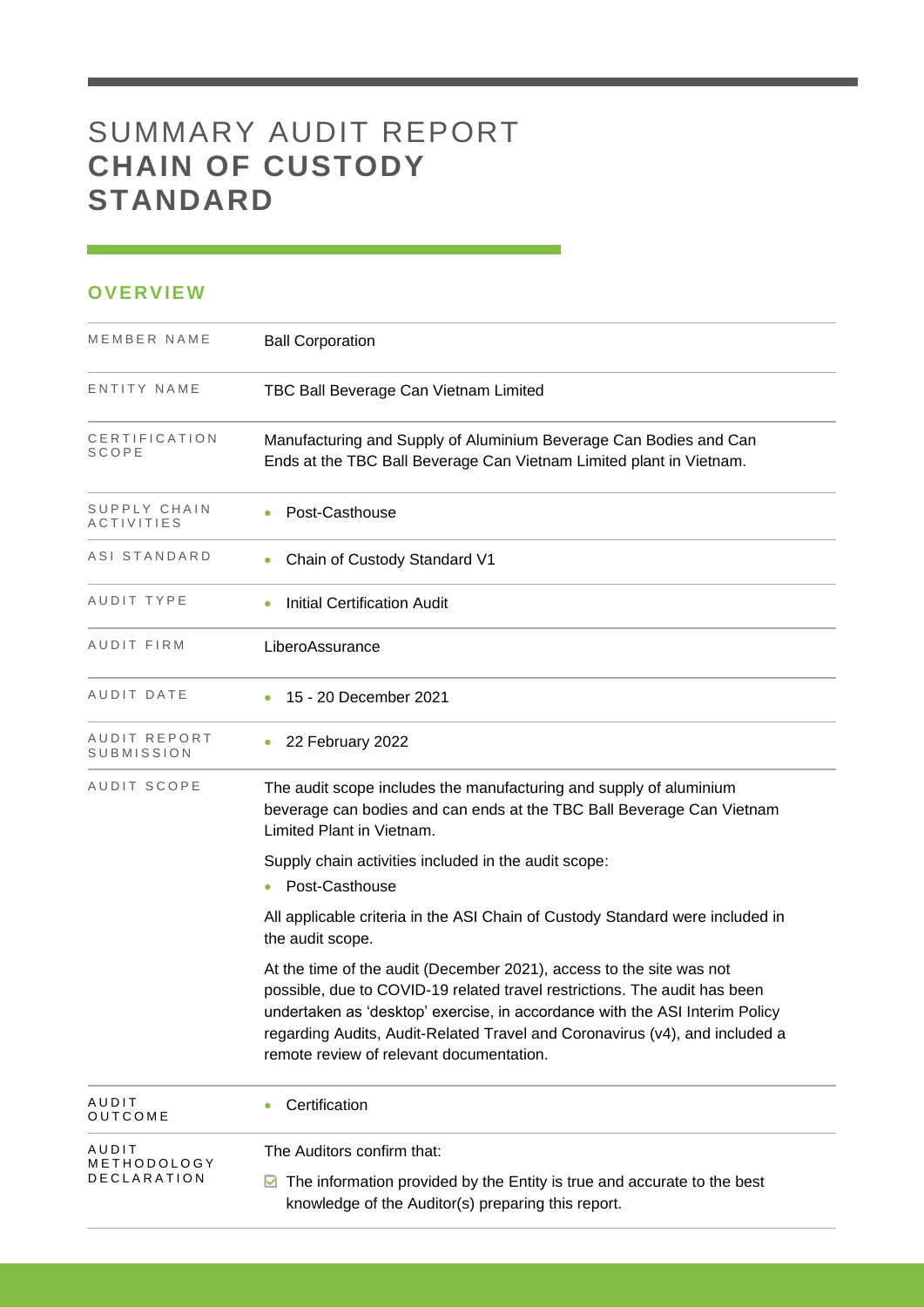|                               | The findings are based on verified Objective Evidence relevant to the<br>time period for the Audit, traceable and unambiguous.                                                           |
|-------------------------------|------------------------------------------------------------------------------------------------------------------------------------------------------------------------------------------|
|                               | The Audit Scope and audit methodology are sufficient to establish<br>M<br>confidence that the findings are indicative of the performance of the<br>Entity's defined Certification Scope. |
|                               | The Auditor(s) have acted in a manner deemed ethical, truthful, accurate<br>M<br>professional, independent and objective.                                                                |
| CERTIFICATION<br>PERIOD       | 16 March 2022 – 15 March 2025                                                                                                                                                            |
| NEXT AUDIT<br>TYPE            | Surveillance Audit                                                                                                                                                                       |
| NEXT AUDIT<br><b>DUE DATE</b> | 15 March 2023                                                                                                                                                                            |
| CERTIFICATION<br>NUMBER       | 194                                                                                                                                                                                      |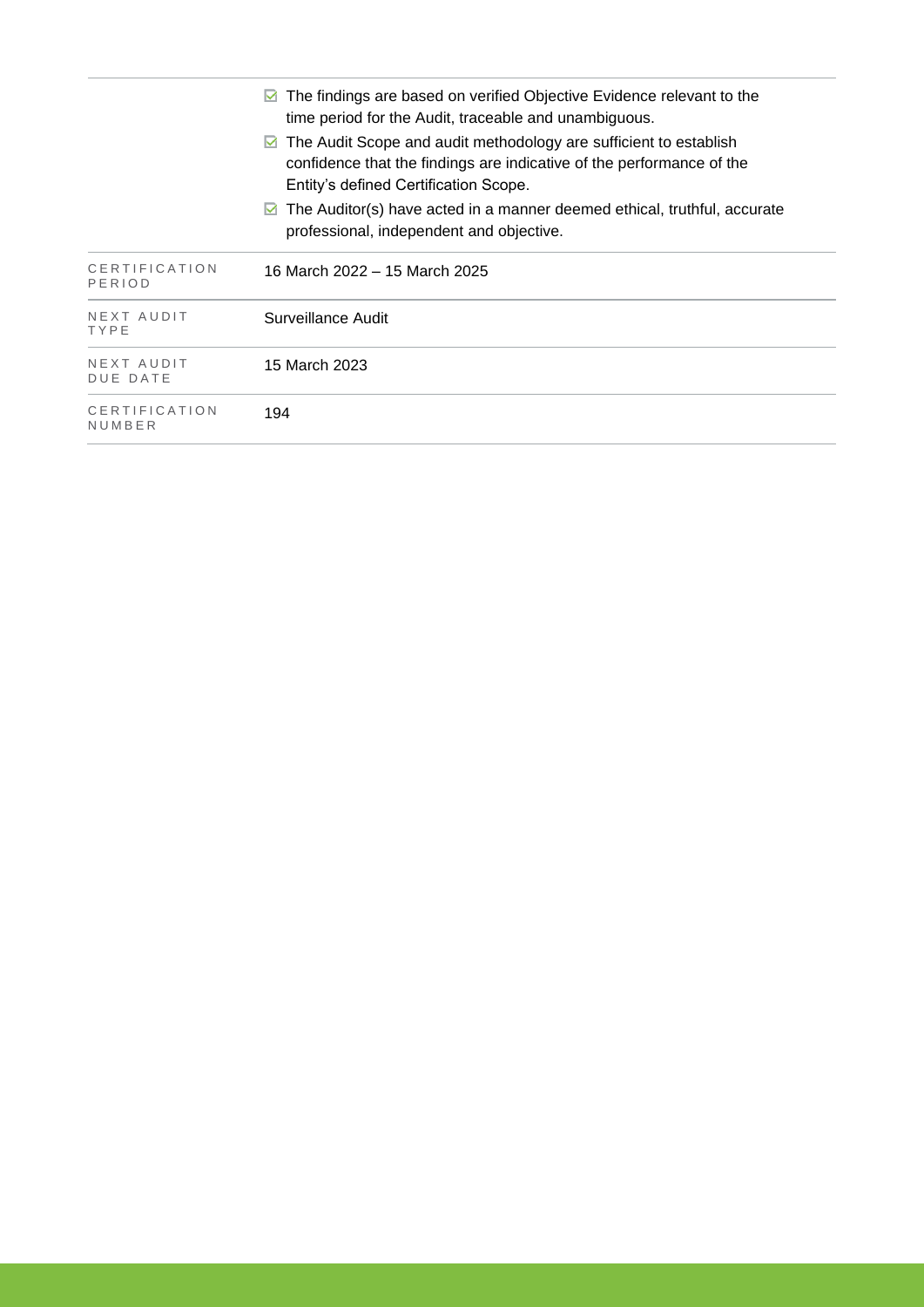## **SUMMARY OF FINDINGS**

| <b>CRITERION</b>                              | RATING      | COMMENT                                                                                                                                                                                                                                                                                |  |
|-----------------------------------------------|-------------|----------------------------------------------------------------------------------------------------------------------------------------------------------------------------------------------------------------------------------------------------------------------------------------|--|
| MANAGEMENT SYSTEM AND RESPONSIBILITIES        |             |                                                                                                                                                                                                                                                                                        |  |
| 1.1 ASI membership                            | Conformance | The Entity has developed Standard Operating<br>Procedures (SOP's) addressing all relevant topics<br>such as management review and record keeping.<br>Internal training is conducted for team members.<br>The SOP's have been communicated to<br>responsible persons or process owners. |  |
| 1.2 Management system                         | Conformance | The Management Review is conducted annually.<br>The recent review was held as a virtual meeting<br>due to the coronavirus restrictions.                                                                                                                                                |  |
| 1.3 Management system reviews                 | Conformance | The Management Representative has been<br>designated by senior management. Additionally,<br>there is an ASI Governance Committee which<br>includes personnel from Environment, Health and<br>Safety, Human Resources and the Plant Head<br>acting as ASI Manager.                      |  |
| 1.4 Management representative                 | Conformance | The ASI Chain of Custody Standard internal training<br>is conducted for relevant employees.                                                                                                                                                                                            |  |
| 1.5 Training                                  | Conformance | The ASI Chain of Custody Standard internal training<br>is conducted for relevant employees.                                                                                                                                                                                            |  |
| 1.6 Record keeping                            | Conformance | The record retention time is defined as five years as<br>per the ASI Chain of Custody Standard<br>requirements.                                                                                                                                                                        |  |
| 1.7a Reporting to ASI (Inputs and<br>Outputs) | Conformance | The Entity has developed a Standard Operating<br>Procedure (SOP) to report the Input and Output<br>Quantities of CoC Material to the ASI Secretariat<br>within three months after the end of each calendar<br>year.                                                                    |  |
| 1.7b Reporting to ASI (Input<br>Percentage)   | Conformance | The Entity has developed a Standard Operating<br>Procedure (SOP) to report the Input Percentage to<br>the ASI Secretariat within three months after the<br>end of each calendar year.                                                                                                  |  |
| 1.7c Reporting to ASI (Positive<br>Balance)   | Conformance | The Entity has developed a Standard Operating<br>Procedure (SOP) to report the maximum Positive<br>Balance in the calendar year carried over to the<br>subsequent Material Accounting Period to the ASI<br>Secretariat within three months after the end of<br>each calendar year.     |  |
| 1.7d Reporting to ASI (Internal<br>Overdraw)  | Conformance | The Entity has developed a Standard Operating<br>Procedure (SOP) to report the maximum Internal<br>Overdraw within the calendar year, if any, and the<br>percentage of Input Quantity of CoC Material this                                                                             |  |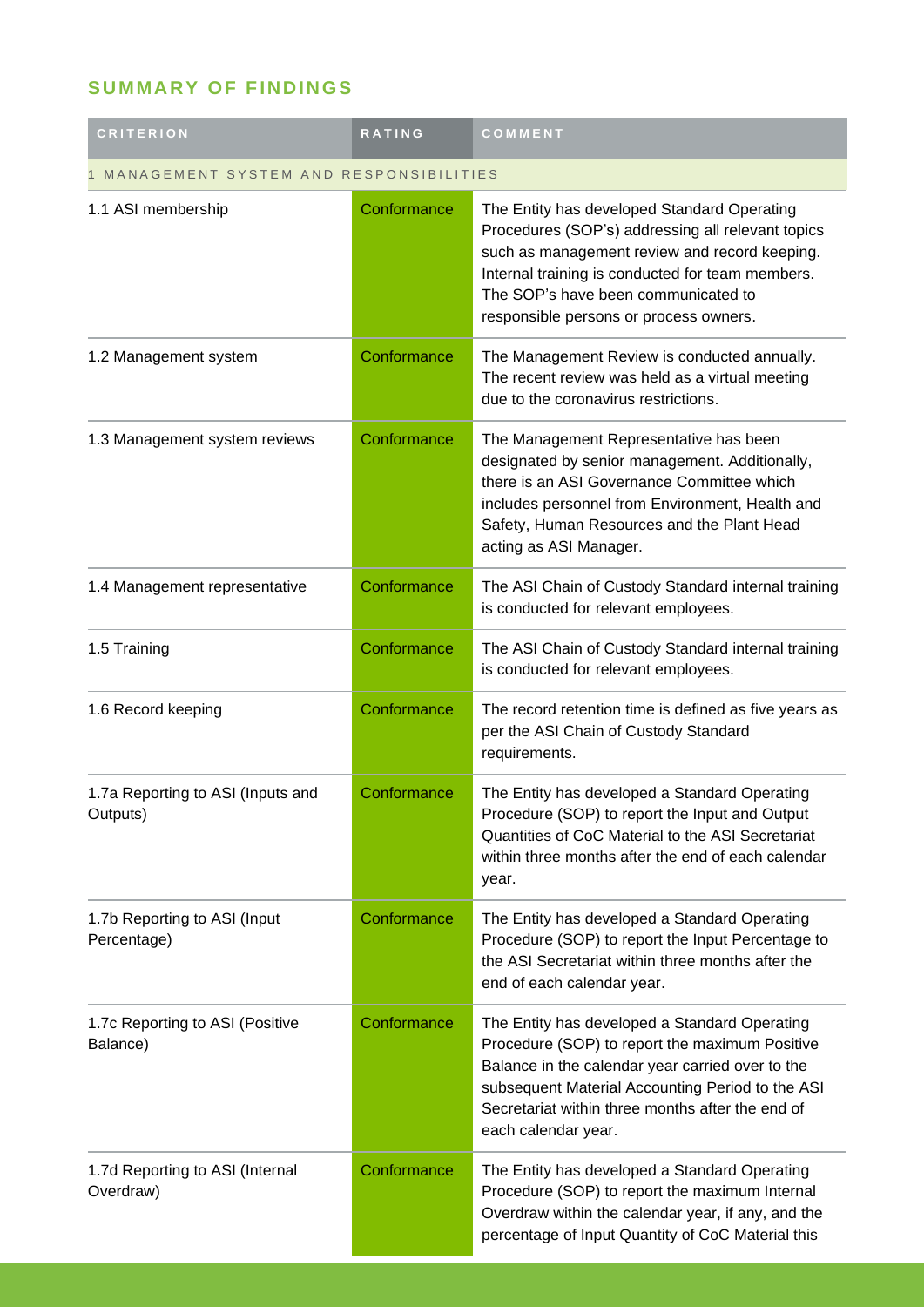| <b>CRITERION</b>                                                                   | RATING         | COMMENT                                                                                                                                                                  |  |
|------------------------------------------------------------------------------------|----------------|--------------------------------------------------------------------------------------------------------------------------------------------------------------------------|--|
|                                                                                    |                | represents to the ASI Secretariat within three<br>months after the end of each calendar year.                                                                            |  |
| 1.7e Reporting to ASI (Eligible<br>Scrap)                                          | Not Applicable | The Entity is not engaged in Aluminium Re-<br>melting/Refining to produce Recycled Aluminium.                                                                            |  |
| 1.7f Reporting to ASI (ASI Credits<br>from Casthouses)                             | Not Applicable | The Entity is not engaged in producing Casthouse<br>Products.                                                                                                            |  |
| 1.7g Reporting to ASI (ASI Credits<br>purchased)                                   | Conformance    | The Entity has developed a Standard Operating<br>Procedure (SOP) to report ASI Credits. Whilst the<br>Entity has the SOP, it does not intend to purchase<br>ASI Credits. |  |
| 2 OUTSOURCING CONTRACTORS                                                          |                |                                                                                                                                                                          |  |
| 2.1 Outsourcing Contractors in CoC<br><b>Certification Scope</b>                   | Not Applicable | The Entity does not use Outsourcing Contractors<br>for CoC Material.                                                                                                     |  |
| 2.2a Control of CoC Material                                                       | Not Applicable | The Entity does not use Outsourcing Contractors<br>for CoC Material.                                                                                                     |  |
| 2.2b No further outsourcing                                                        | Not Applicable | The Entity does not use Outsourcing Contractors<br>for CoC Material.                                                                                                     |  |
| 2.2c Risk assessment                                                               | Not Applicable | The Entity does not use Outsourcing Contractors<br>for CoC Material.                                                                                                     |  |
| 2.3 Output Quantity                                                                | Not Applicable | The Entity does not use Outsourcing Contractors<br>for CoC Material.                                                                                                     |  |
| 2.4 Verification and record-keeping                                                | Not Applicable | The Entity does not use Outsourcing Contractors<br>for CoC Material.                                                                                                     |  |
| 2.5 Error management                                                               | Not Applicable | The Entity does not use Outsourcing Contractors<br>for CoC Material.                                                                                                     |  |
| 3 PRIMARY ALUMINIUM: CRITERIA FOR ASI BAUXITE, ASI ALUMINA AND ASI LIQUID<br>METAL |                |                                                                                                                                                                          |  |
| 3.1a CoC Certification Scope -<br><b>Bauxite Mining</b>                            | Not Applicable | This Criterion is not applicable to the Entity's<br>Certification Scope.                                                                                                 |  |
| 3.1b ASI Performance Standard -<br><b>Bauxite Mining</b>                           | Not Applicable | This Criterion is not applicable to the Entity's<br>Certification Scope.                                                                                                 |  |
| 3.2a CoC Certification Scope -<br>Alumina Refining                                 | Not Applicable | This Criterion is not applicable to the Entity's<br>Certification Scope.                                                                                                 |  |
| 3.2b ASI Performance Standard -<br>Alumina Refining                                | Not Applicable | This Criterion is not applicable to the Entity's<br>Certification Scope.                                                                                                 |  |
| 3.3a CoC Certification Scope -<br>Aluminium Smelting                               | Not Applicable | This Criterion is not applicable to the Entity's<br>Certification Scope.                                                                                                 |  |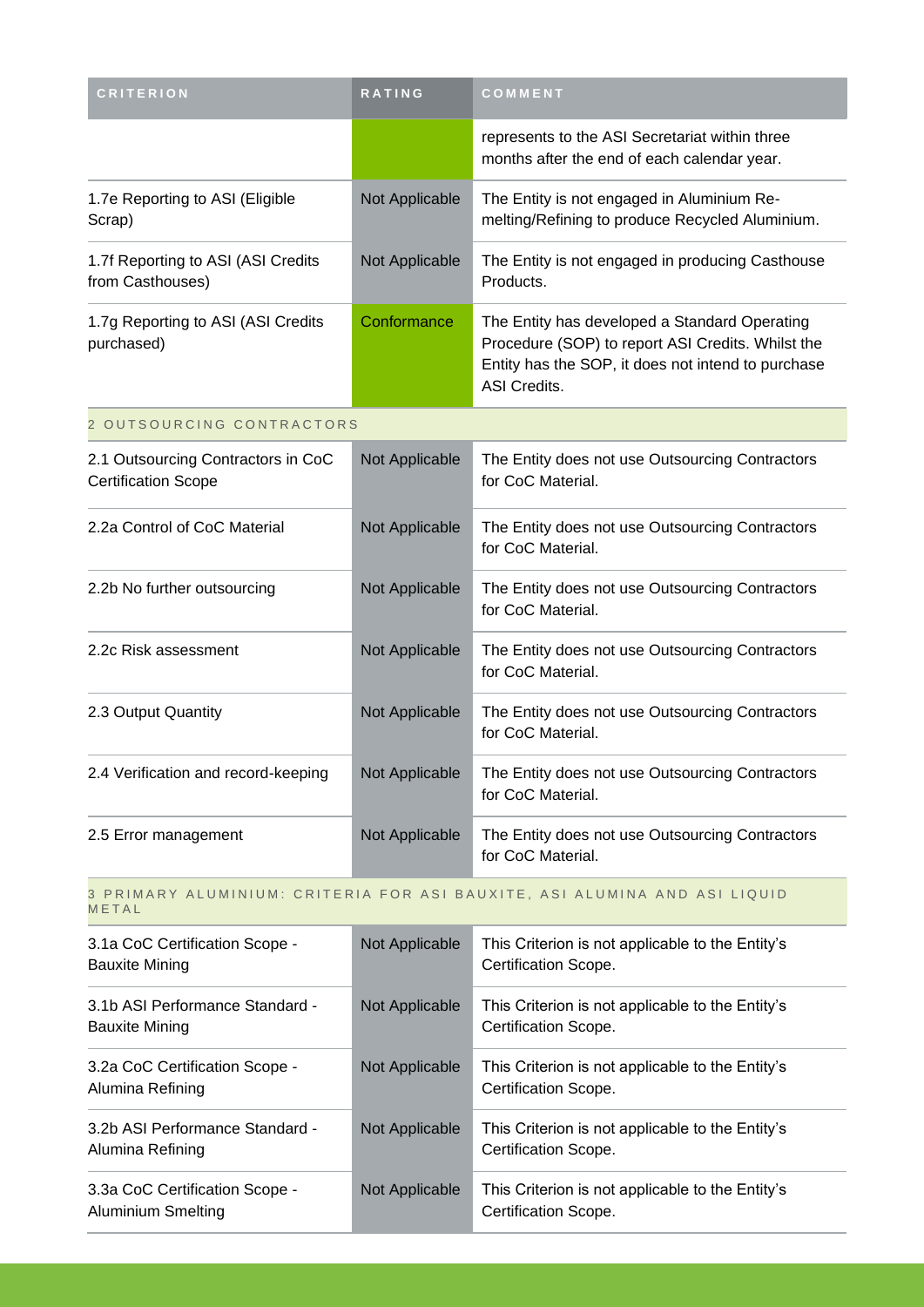| <b>CRITERION</b>                                                 | RATING         | COMMENT                                                                                                                                                                                                                                                                                                                                   |
|------------------------------------------------------------------|----------------|-------------------------------------------------------------------------------------------------------------------------------------------------------------------------------------------------------------------------------------------------------------------------------------------------------------------------------------------|
| 3.3b ASI Performance Standard -<br><b>Aluminium Smelting</b>     | Not Applicable | This Criterion is not applicable to the Entity's<br>Certification Scope.                                                                                                                                                                                                                                                                  |
|                                                                  |                | 4 RECYCLED ALUMINIUM: CRITERIA FOR ELIGIBLE SCRAP AND ASI LIQUID METAL                                                                                                                                                                                                                                                                    |
| 4.1a CoC Certification Scope -<br>Aluminium Re-Melting/Refining  | Not Applicable | This Criterion is not applicable to the Entity's<br>Certification Scope.                                                                                                                                                                                                                                                                  |
| 4.1b ASI Performance Standard -<br>Aluminium Re-Melting/Refining | Not Applicable | This Criterion is not applicable to the Entity's<br>Certification Scope.                                                                                                                                                                                                                                                                  |
| 4.2a Pre-Consumer Scrap and Dross                                | Not Applicable | This Criterion is not applicable to the Entity's<br>Certification Scope.                                                                                                                                                                                                                                                                  |
| 4.2b Post-Consumer Scrap                                         | Not Applicable | This Criterion is not applicable to the Entity's<br>Certification Scope.                                                                                                                                                                                                                                                                  |
| 4.3a Supplier records                                            | Not Applicable | This Criterion is not applicable to the Entity's<br>Certification Scope.                                                                                                                                                                                                                                                                  |
| 4.3b Cash payments                                               | Not Applicable | This Criterion is not applicable to the Entity's<br>Certification Scope.                                                                                                                                                                                                                                                                  |
| 5 CASTHOUSES: CRITERIA FOR ASI ALUMINIUM                         |                |                                                                                                                                                                                                                                                                                                                                           |
| 5.1a CoC Certification Scope -<br>Casthouses                     | Not Applicable | This Criterion is not applicable to the Entity's<br>Certification Scope.                                                                                                                                                                                                                                                                  |
| 5.1b ASI Performance Standard -<br>Casthouses                    | Not Applicable | This Criterion is not applicable to the Entity's<br>Certification Scope.                                                                                                                                                                                                                                                                  |
| 5.2 Casthouse Products                                           | Not Applicable | This Criterion is not applicable to the Entity's<br>Certification Scope.                                                                                                                                                                                                                                                                  |
| 6 POST-CASTHOUSE: CRITERIA FOR ASI ALUMINIUM                     |                |                                                                                                                                                                                                                                                                                                                                           |
| 6.1a CoC Certification Scope - Post-<br>Casthouse                | Conformance    | The Entity has a Standard Operating Procedure<br>(SOP) which includes the requirement for producing<br>ASI Aluminium only from an Entity and/or Facility<br>within the Entity's CoC Certification, and/or in which<br>the Entity holds a legal interest and are within the<br>CoC Certification Scope of another CoC Certified<br>Entity. |
| 6.1b ASI Performance Standard -<br>Post-Casthouse                | Conformance    | The Entity has interacted with its metal suppliers to<br>source ASI Aluminium and received commitment<br>from suppliers to obtain certification against the ASI<br>Performance Standard and Chain of Custody<br>Standard, with the majority of suppliers planning for<br>Q4 2022.                                                         |
| 6.1c Sourcing ASI Aluminium                                      | Conformance    | The Entity has developed a Standard Operating<br>Procedure (SOP) which includes the requirement<br>for sourcing ASI Aluminium directly from another<br>ASI CoC Certified Entity, or via a metals trader or                                                                                                                                |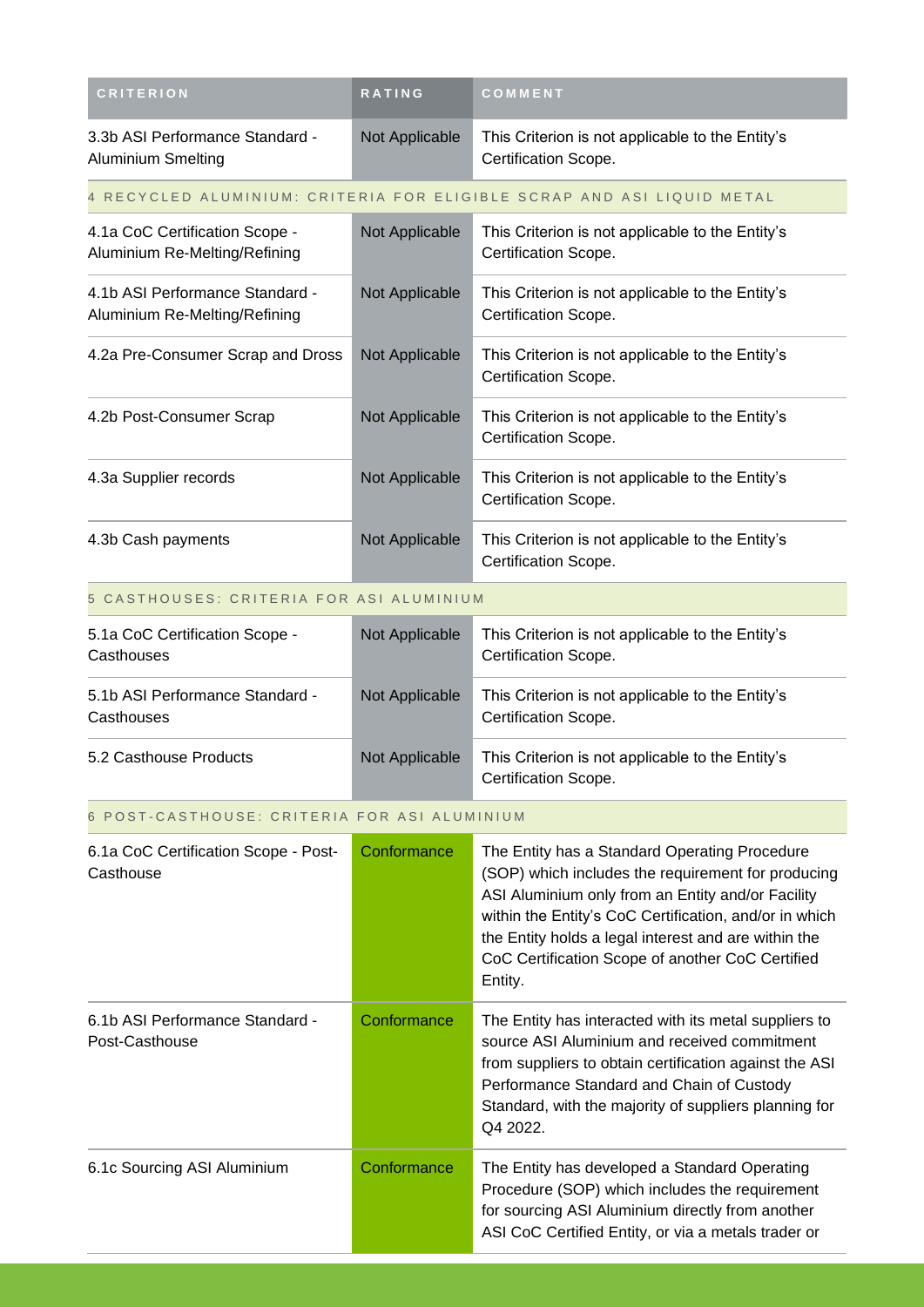| <b>CRITERION</b>                                                            | RATING      | COMMENT                                                                                                                                                                                                                                                                                                                                                                                                                                                                                                                                          |
|-----------------------------------------------------------------------------|-------------|--------------------------------------------------------------------------------------------------------------------------------------------------------------------------------------------------------------------------------------------------------------------------------------------------------------------------------------------------------------------------------------------------------------------------------------------------------------------------------------------------------------------------------------------------|
|                                                                             |             | warehouse where the ASI CoC Certified entity can<br>supply or verify the associated CoC Document<br>containing Supplementary Information sufficient to<br>identify the corresponding shipment.                                                                                                                                                                                                                                                                                                                                                   |
|                                                                             |             | 7 DUE DILIGENCE FOR NON-COC INPUTS AND RECYCLABLE SCRAP MATERIAL                                                                                                                                                                                                                                                                                                                                                                                                                                                                                 |
| 7.1a Responsible sourcing policy<br>(anti-corruption)                       | Conformance | The Entity has developed Supplier Guiding<br>Principles which are applicable to suppliers and<br>include requirements on Anti-Corruption. The<br>Supplier Guiding Principles provide a fundamental<br>basis of supplier due diligence activities undertaken<br>by the Entity through various mechanisms such as<br>supplier management procedure, audit checklist<br>and supplier on-boarding requirement. It is provided<br>in more detailed at:<br>https://www.ball.com/sustainability/product-<br>stewardship/responsible-sourcing            |
| 7.1b Responsible sourcing policy<br>(responsible sourcing)                  | Conformance | The Entity has developed Supplier Guiding<br>Principles which are applicable to suppliers and<br>include requirements on Responsible Sourcing. The<br>Supplier Guiding Principles provide a fundamental<br>basis of supplier due diligence activities undertaken<br>by the Entity through various mechanisms such as<br>supplier management procedure, audit checklist<br>and supplier on-boarding requirement. It is provided<br>in more detailed at:<br>https://www.ball.com/sustainability/product-<br>stewardship/responsible-sourcing       |
| 7.1c Responsible sourcing policy<br>(human rights due diligence)            | Conformance | The Entity has developed Supplier Guiding<br>Principles which are applicable to suppliers and<br>include requirements on Human Rights Due<br>Diligence. The Supplier Guiding Principles provide<br>a fundamental basis of supplier due diligence<br>activities undertaken by the Entity through various<br>mechanisms such as supplier management<br>procedure, audit checklist and supplier on-boarding<br>requirement. It is provided in more detailed at:<br>https://www.ball.com/sustainability/product-<br>stewardship/responsible-sourcing |
| 7.1d Responsible sourcing policy<br>(conflict affected and high risk areas) | Conformance | The Entity has developed Supplier Guiding<br>Principles which are applicable to suppliers and<br>include requirements on assessing impacts in<br>Conflict Affected and High Risk Areas. The Supplier<br>Guiding Principles provide a fundamental basis of<br>supplier due-diligence activities undertaken by the<br>Entity through various mechanisms such as<br>supplier management procedure, audit checklist<br>and supplier on-boarding requirement. It is provided<br>in more detailed at:                                                  |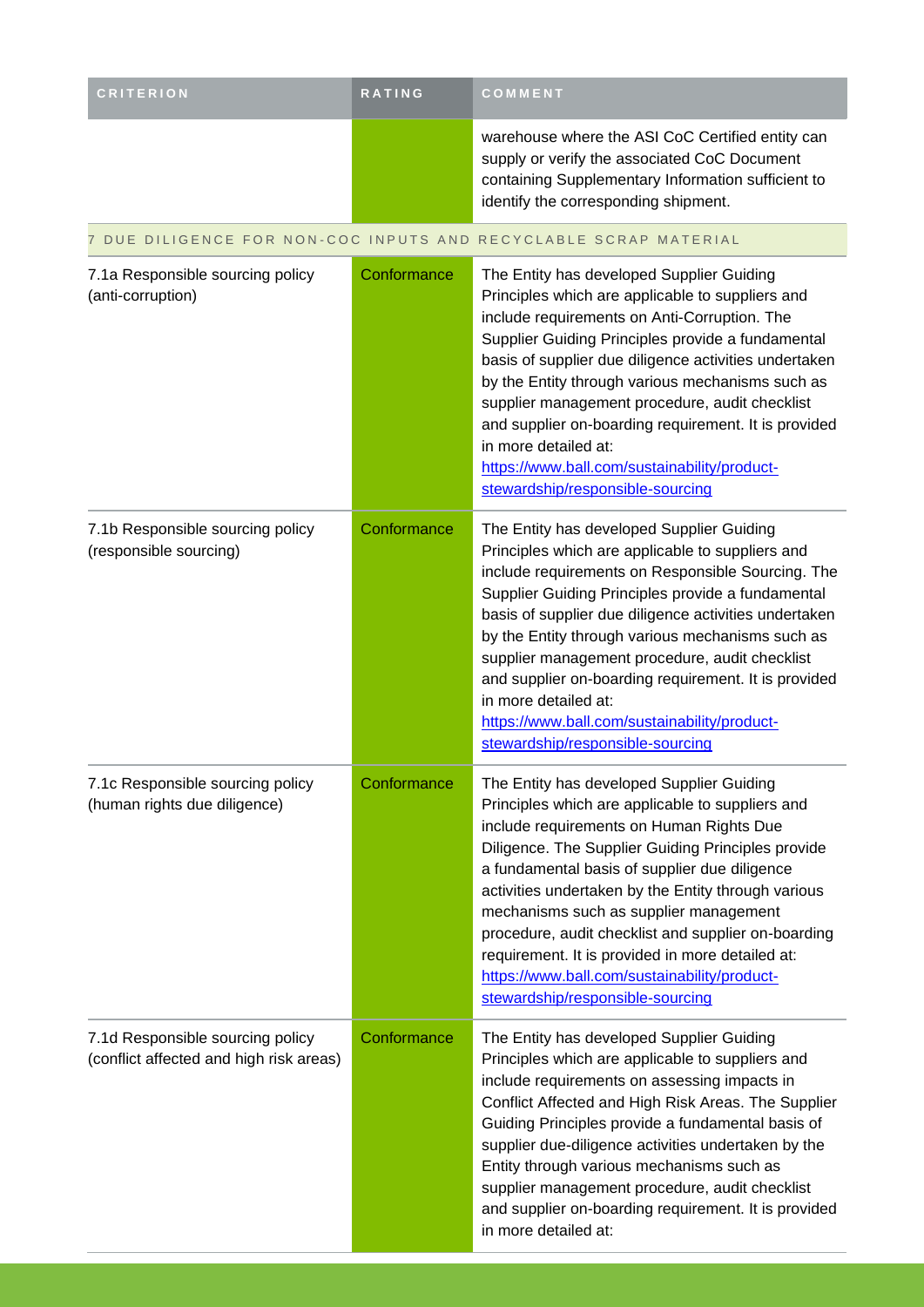| <b>CRITERION</b>                                         | RATING                | COMMENT                                                                                                                                                                                                                                                                                   |
|----------------------------------------------------------|-----------------------|-------------------------------------------------------------------------------------------------------------------------------------------------------------------------------------------------------------------------------------------------------------------------------------------|
|                                                          |                       | https://www.ball.com/sustainability/product-<br>stewardship/responsible-sourcing                                                                                                                                                                                                          |
| 7.2 Risk assessment                                      | Conformance           | The Entity has conducted a risk assessment to<br>assess the risk of non-compliance with its<br>Responsible Sourcing Policy (Supplier Guiding<br>Principles) by its suppliers of Non-CoC Material and<br>Recyclable Scrap Material, and has identified<br>appropriate mitigation measures. |
| 7.3 Complaints mechanism                                 | Conformance           | The Entity has documented a complaints handling<br>procedure to address all stakeholders including<br>suppliers.                                                                                                                                                                          |
| 8 MASS BALANCE SYSTEM: COC MATERIAL AND ASI ALUMINIUM    |                       |                                                                                                                                                                                                                                                                                           |
| 8.1 Material Accounting System                           | Conformance           | The Entity has developed a Material Accounting<br>System procedure, and implementation is<br>predominantly through its ERP-SAP systems which<br>records Input Quantity and Output Quantity of CoC<br>Material and Non-CoC Material by mass.                                               |
| 8.2a Post-Consumer Scrap                                 | Not Applicable        | This Criterion is not applicable to the Entity's<br>Certification Scope.                                                                                                                                                                                                                  |
| 8.2b Pre-Consumer Scrap (total)                          | Not Applicable        | This Criterion is not applicable to the Entity's<br>Certification Scope.                                                                                                                                                                                                                  |
| 8.2c Pre-Consumer Scrap (Eligible<br>Scrap)              | Not Applicable        | This Criterion is not applicable to the Entity's<br>Certification Scope.                                                                                                                                                                                                                  |
| 8.3 Material Accounting Period                           | <b>Not Applicable</b> | An annual Material Accounting Period has been<br>specified.                                                                                                                                                                                                                               |
| 8.4 Input Percentage                                     | Conformance           | The Entity has developed a Standard Operating<br>Procedure (SOP) which specifies the calculation for<br>Input Percentage for a given Material Accounting<br>Period in accordance with the ASI Chain of Custody<br>Standard.                                                               |
| 8.5 Input Percentage (Aluminium Re-<br>Melting/Refining) | Not Applicable        | This Criterion is not applicable to the Entity's<br>Certification Scope.                                                                                                                                                                                                                  |
| 8.6 Output Quantity determination                        | Conformance           | The Entity has developed a Standard Operating<br>Procedure (SOP) which specifies how to determine<br>the Output Quantity of CoC Material in accordance<br>with the ASI Chain of Custody Standard.                                                                                         |
| 8.7 Output Quantity designation                          | Conformance           | The Entity has developed a Standard Operating<br>Procedure (SOP) which specifies the Output<br>Quantity of CoC Material is to be designated as<br>100% CoC Material in accordance with the ASI<br>Chain of Custody Standard.                                                              |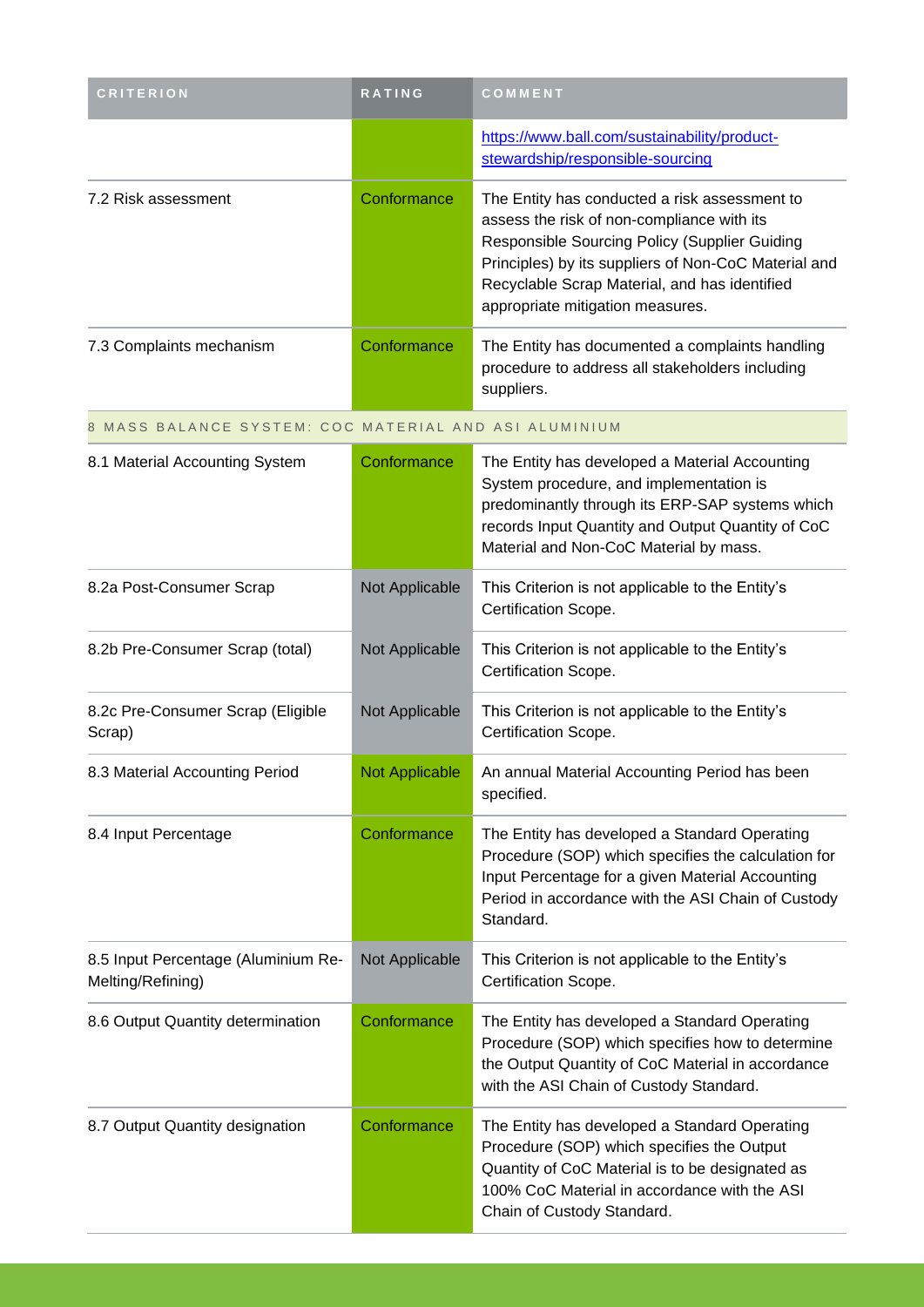| <b>CRITERION</b>                                         | RATING      | COMMENT                                                                                                                                                                                                                                                                                                                                                                                                         |  |
|----------------------------------------------------------|-------------|-----------------------------------------------------------------------------------------------------------------------------------------------------------------------------------------------------------------------------------------------------------------------------------------------------------------------------------------------------------------------------------------------------------------|--|
| 8.8 Output Quantity - Pre-Consumer<br>Scrap              | Conformance | The Entity has developed a Standard Operating<br>Procedure (SOP) which addresses the<br>consideration of Pre-Consumer Scrap (process<br>scrap) in calculating the Output Quantity of Eligible<br>Scrap in accordance with the ASI Chain of Custody<br>Standard.                                                                                                                                                 |  |
| 8.9 Outputs not exceed Inputs                            | Conformance | The Entity has developed a Standard Operating<br>Procedure (SOP) which specifies that the total<br>output of CoC Material and/or Eligible Scrap shall<br>not proportionally exceed the Input Percentage as<br>applied to total input of CoC Material and/or Eligible<br>Scrap over the Material Accounting Period.                                                                                              |  |
| 8.10a Internal Overdraws (not<br>exceed 20%)             | Conformance | The Entity has developed a Standard Operating<br>Procedure (SOP) which specifies that an Internal<br>Overdraw shall not exceed 20% of total Input<br>Quantity of CoC Material for the Material<br>Accounting Period.                                                                                                                                                                                            |  |
| 8.10b Internal Overdraws (not<br>exceed affected amount) | Conformance | The Entity has developed a Standard Operating<br>Procedure (SOP) which specifies that an Internal<br>Overdraw shall not exceed the amount of CoC<br>Material affected by a force majeure situation.                                                                                                                                                                                                             |  |
| 8.10c Internal Overdraws (period to<br>make up)          | Conformance | The Entity has developed a Standard Operating<br>Procedure (SOP) which specifies that Internal<br>Overdraw shall be made up within the subsequent<br>Material Accounting Period.                                                                                                                                                                                                                                |  |
| 8.11a Positive Balance (carry over)                      | Conformance | The Entity has developed a Standard Operating<br>Procedure (SOP) which specifies the material<br>accounting system must clearly identify any carry<br>over of a Positive Balance.                                                                                                                                                                                                                               |  |
| 8.11b Positive Balance (expiry)                          | Conformance | The Entity has developed a Standard Operating<br>Procedure (SOP) which specifies that a Positive<br>Balance generated in one Material Accounting<br>Period and carried over to the subsequent Material<br>Accounting Period shall expire at the end of that<br>Period if not drawn down.                                                                                                                        |  |
| 9 ISSUING COC DOCUMENTS                                  |             |                                                                                                                                                                                                                                                                                                                                                                                                                 |  |
| 9.1 Shipments and transfers                              | Conformance | As per existing practices, each shipment<br>documents contain information including a tax<br>invoice and Certificate of Analysis. The Entity has<br>implemented SAP to enter and establish traceability<br>between receipt of raw materials, production job<br>card and the dispatch of finished goods. The<br>Entity's CoC procedure explains the requirements<br>related to the issuing of ASI CoC Documents. |  |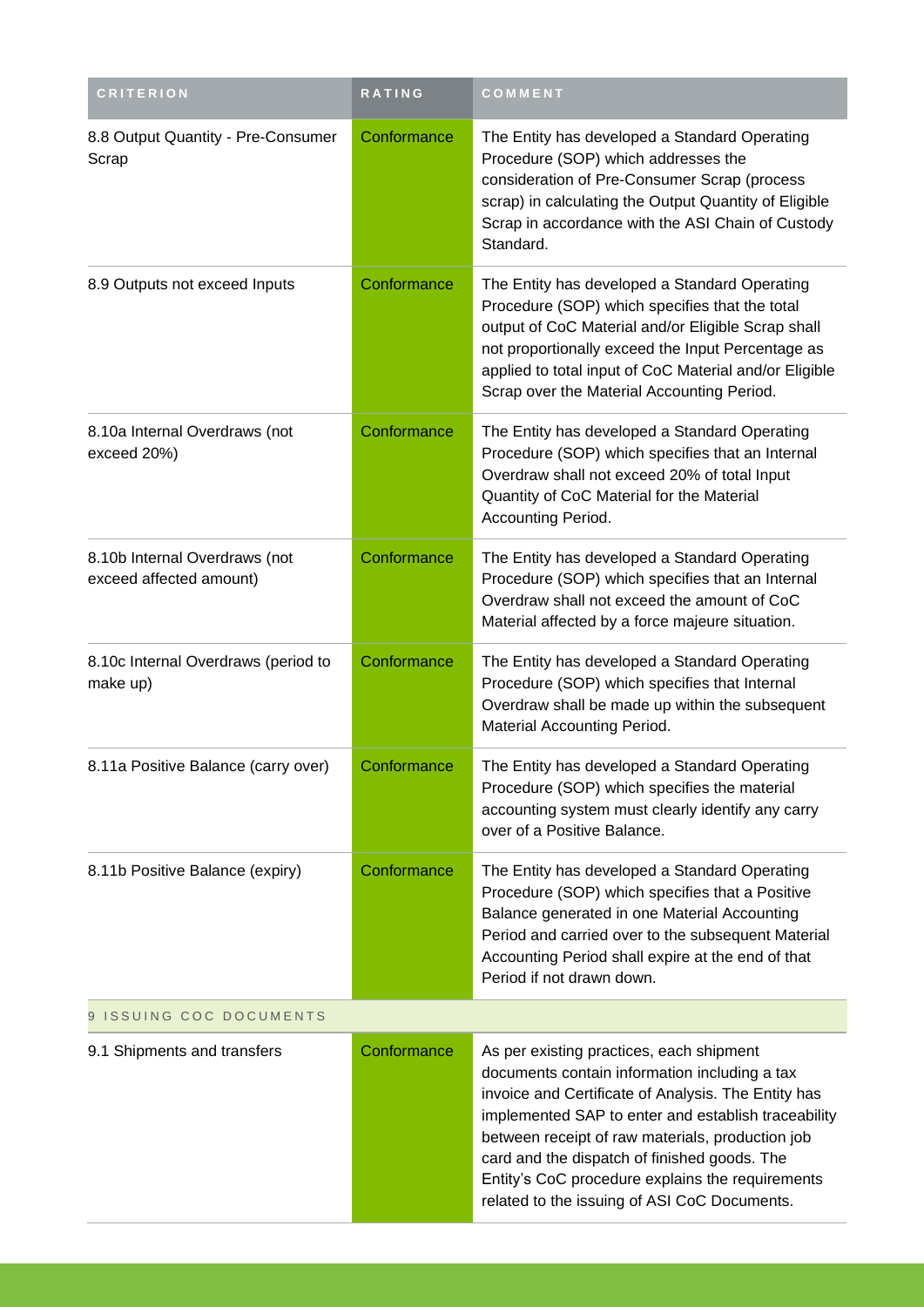| <b>CRITERION</b>                                       | RATING         | COMMENT                                                                                                                                                                                                                                                                                         |
|--------------------------------------------------------|----------------|-------------------------------------------------------------------------------------------------------------------------------------------------------------------------------------------------------------------------------------------------------------------------------------------------|
| 9.2a Date of issue                                     | Conformance    | The Entity has developed a CoC Document<br>containing all mandatory information including the<br>Date of Issue.                                                                                                                                                                                 |
| 9.2b Reference number                                  | Conformance    | The Entity has developed a CoC Document<br>containing all mandatory information including the<br>Reference Number.                                                                                                                                                                              |
| 9.2c Issuing Entity                                    | Conformance    | The Entity has developed a CoC Document<br>containing all mandatory information including the<br>identity, address and CoC Certification number of<br>the Entity.                                                                                                                               |
| 9.2d Receiving customer                                | Conformance    | The Entity has developed a CoC Document<br>containing all mandatory information including the<br>identity and address of the receiving customer.                                                                                                                                                |
| 9.2e Responsible employee                              | Conformance    | The Entity has developed a CoC Document<br>containing all mandatory information including the<br>responsible employee of the Entity who can verify<br>information in the CoC Document.                                                                                                          |
| 9.2f Conformance statement                             | Conformance    | The Entity has developed a CoC Document<br>containing all mandatory information including a<br>statement confirming that 'The information provided<br>in the CoC Document is in conformance with the<br>ASI CoC Standard'.                                                                      |
| 9.2g Type of CoC Material                              | Conformance    | The Entity has developed a CoC Document<br>containing all mandatory information including the<br>type of CoC Material in the shipment.                                                                                                                                                          |
| 9.2h Mass of CoC Material                              | Conformance    | The Entity has developed a CoC Document<br>containing all mandatory information including the<br>mass of CoC Material in the shipment.                                                                                                                                                          |
| 9.2i Mass of total material                            | Conformance    | The Entity has developed a CoC Document<br>containing all mandatory information including the<br>mass of total Material in the shipment.                                                                                                                                                        |
| 9.3a Sustainability Data (optional)                    | Not Applicable | This Criterion is not applicable to the Entity's<br>Certification Scope.                                                                                                                                                                                                                        |
| 9.3b Sustainability Data (passing on)                  | Conformance    | The Entity has developed a CoC Document format<br>which contains information where available, on the<br>average intensity of GHG emissions (Scope 1 and<br>2) in tonnes CO <sub>2</sub> - eq per metric tonne ASI<br>Aluminium, based on the information provided in<br>received CoC Documents. |
| 9.3c Post-Casthouse ASI<br><b>Certification status</b> | Conformance    | The Entity has developed a CoC Document which<br>contains information on the Entity's ASI<br>Performance Standard Certification status.                                                                                                                                                         |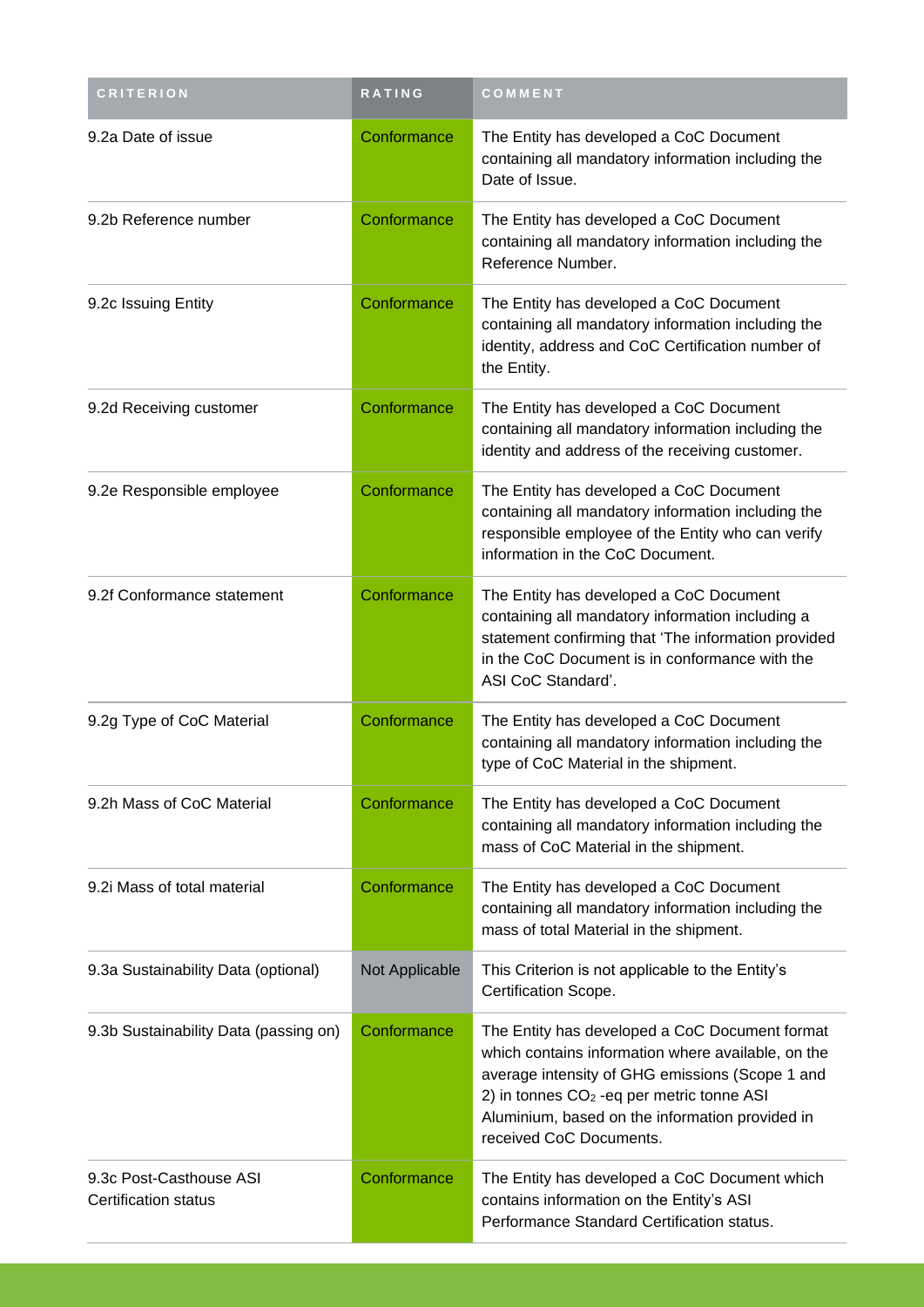| <b>CRITERION</b>                                 | RATING         | COMMENT                                                                                                                                                                                                                                       |
|--------------------------------------------------|----------------|-----------------------------------------------------------------------------------------------------------------------------------------------------------------------------------------------------------------------------------------------|
| 9.4 Supplementary Information<br>(optional)      | Not Applicable | This Criterion is not applicable to the Entity's<br>Certification Scope.                                                                                                                                                                      |
| 9.5 Response to verification requests            | Conformance    | The Entity has developed a procedure to respond<br>to requests for verification of information in the CoC<br>Documents. There has been no such request<br>received to date.                                                                   |
| 9.6 Error management                             | Conformance    | The Entity has developed a procedure to address<br>any errors discovered after CoC Material has been<br>shipped and includes requirements for root cause<br>analyses, correction and corrective and preventive<br>action.                     |
| 10 RECEIVING COC DOCUMENTS                       |                |                                                                                                                                                                                                                                               |
| 10.1 Verify required information<br>included     | Conformance    | The Entity has developed a Standard Operating<br>Procedure (SOP) which defines the responsibility<br>for conducting a completeness check on received<br>CoC Documents. There have been no CoC<br>Documents received to date.                  |
| 10.2 Verify consistency with<br>shipments        | Conformance    | The relevant requirements are documented in a<br>Standard Operating Procedure (SOP) that defines<br>the responsibility for conducting a consistency<br>check on received CoC Documents. There have<br>been no CoC Documents received to date. |
| 10.3 Verify supplier CoC Certification<br>status | Conformance    | The relevant requirements are documented in a<br>Standard Operating Procedure (SOP) that defines<br>responsibility to verify the validity of ASI CoC<br>Certification on the received CoC Document.                                           |
| 10.4 Error management                            | Conformance    | The Entity defines the requirement for error<br>management in a Standard Operating Procedure<br>(SOP) which also addresses corrective action to be<br>taken.                                                                                  |
| 11 MARKET CREDITS SYSTEM: ASI CREDITS            |                |                                                                                                                                                                                                                                               |
| 11.1a Material Accounting System -<br>allocation | Not Applicable | This Criterion is considered not applicable as the<br>Entity does not intend to use the Market Credits<br>System.                                                                                                                             |
| 11.1b Link to Casthouse Products                 | Not Applicable | This Criterion is considered not applicable as the<br>Entity does not intend to use the Market Credits<br>System.                                                                                                                             |
| 11.1c No double counting                         | Not Applicable | This Criterion is considered not applicable as the<br>Entity does not intend to use the Market Credits<br>System.                                                                                                                             |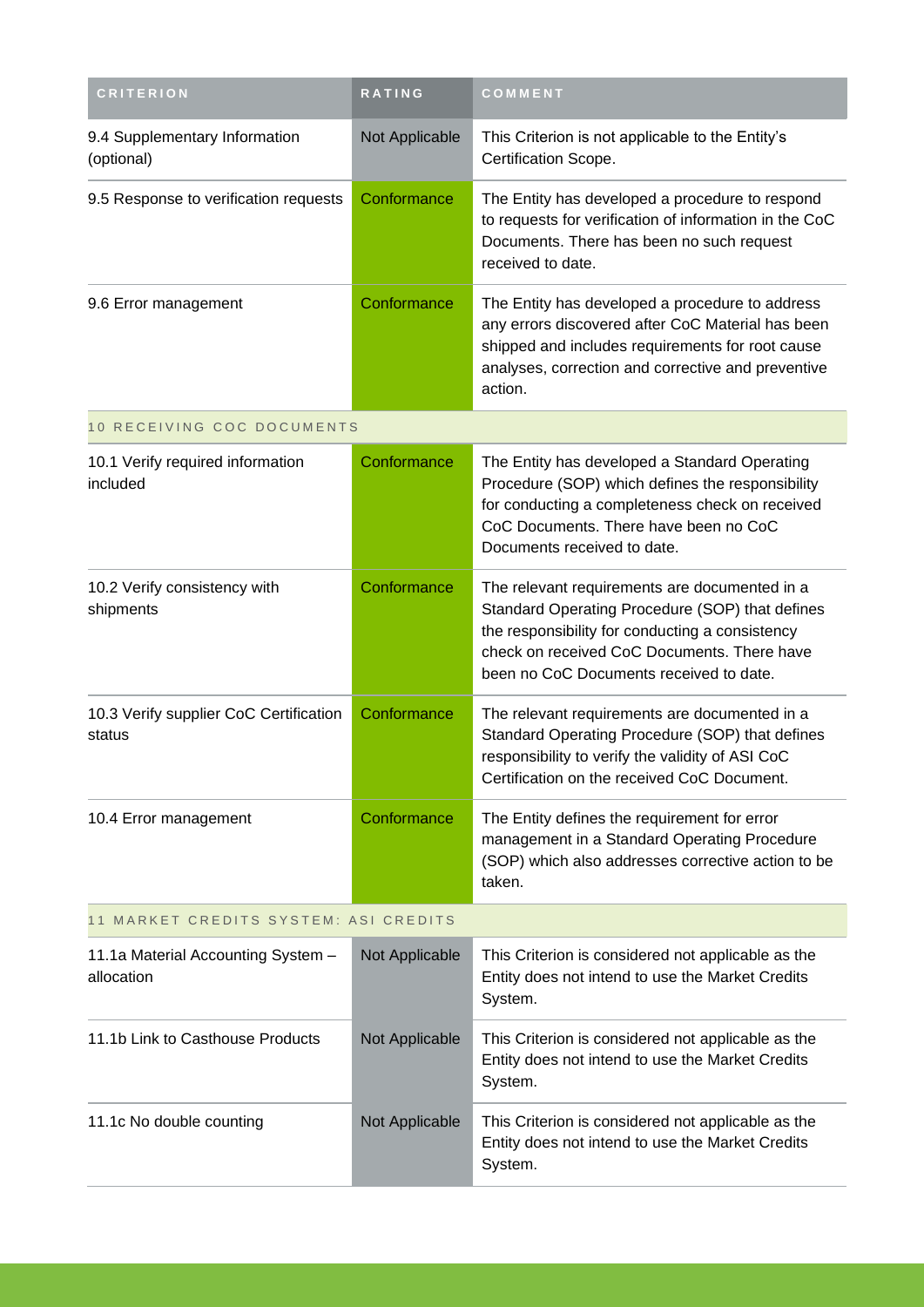| <b>CRITERION</b>                                          | RATING         | COMMENT                                                                                                           |
|-----------------------------------------------------------|----------------|-------------------------------------------------------------------------------------------------------------------|
| 11.1d No Positive Balance for ASI<br>Credits              | Not Applicable | This Criterion is considered not applicable as the<br>Entity does not intend to use the Market Credits<br>System. |
| 11.2a Date of issue                                       | Not Applicable | This Criterion is considered not applicable as the<br>Entity does not intend to use the Market Credits<br>System. |
| 11.2b Reference number                                    | Not Applicable | This Criterion is considered not applicable as the<br>Entity does not intend to use the Market Credits<br>System. |
| 11.2c Issuing Entity                                      | Not Applicable | This Criterion is considered not applicable as the<br>Entity does not intend to use the Market Credits<br>System. |
| 11.2d Receiving Entity                                    | Not Applicable | This Criterion is considered not applicable as the<br>Entity does not intend to use the Market Credits<br>System. |
| 11.2e Conformance statement                               | Not Applicable | This Criterion is considered not applicable as the<br>Entity does not intend to use the Market Credits<br>System. |
| 11.2f ASI Credits statement                               | Not Applicable | This Criterion is considered not applicable as the<br>Entity does not intend to use the Market Credits<br>System. |
| 11.2g Quantity                                            | Not Applicable | This Criterion is considered not applicable as the<br>Entity does not intend to use the Market Credits<br>System. |
| 11.3a CoC Certification Scope -<br>purchasing ASI Credits | Not Applicable | This Criterion is considered not applicable as the<br>Entity does not intend to use the Market Credits<br>System. |
| 11.3b Material Accounting System -<br>purchasing          | Not Applicable | This Criterion is considered not applicable as the<br>Entity does not intend to use the Market Credits<br>System. |
| 11.3c Expiry                                              | Not Applicable | This Criterion is considered not applicable as the<br>Entity does not intend to use the Market Credits<br>System. |
| 11.3d No re-trading                                       | Not Applicable | This Criterion is considered not applicable as the<br>Entity does not intend to use the Market Credits<br>System. |
| 11.3e No allocation to physical<br>products               | Not Applicable | This Criterion is considered not applicable as the<br>Entity does not intend to use the Market Credits<br>System. |